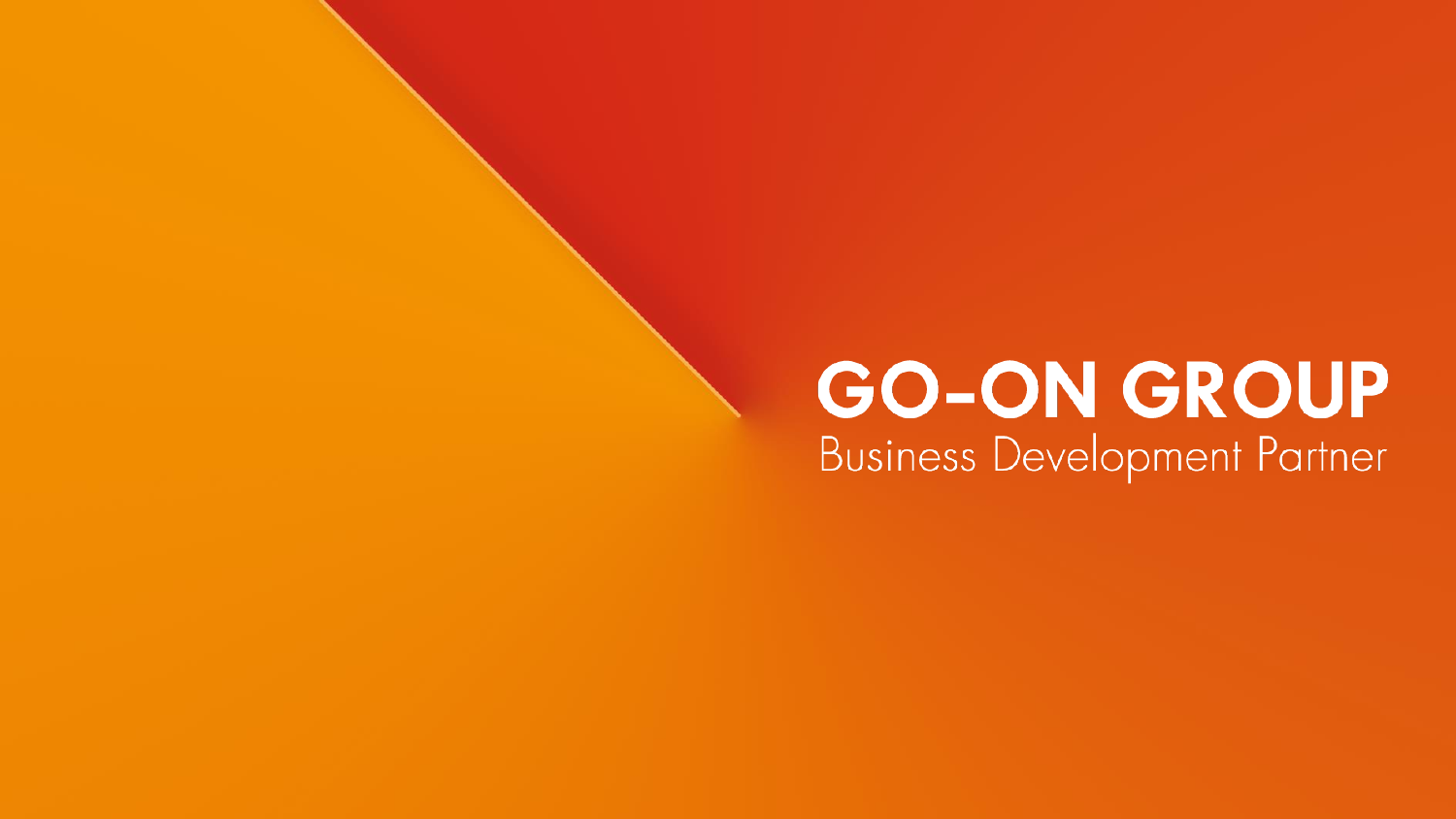

Go-on Group was established in 1997 and now has offices in Düsseldorf, Monaco, London and Houston. Our main goal is to help companies in various industries expand worldwide with our management capabilities, networking skills and excellence in sales.

We introduce our clients into foreign markets by becoming their local branch office. With our knowledge of the local business culture and our extensive list of contacts within multiple industries, we help our clients establish successful growth on an international level.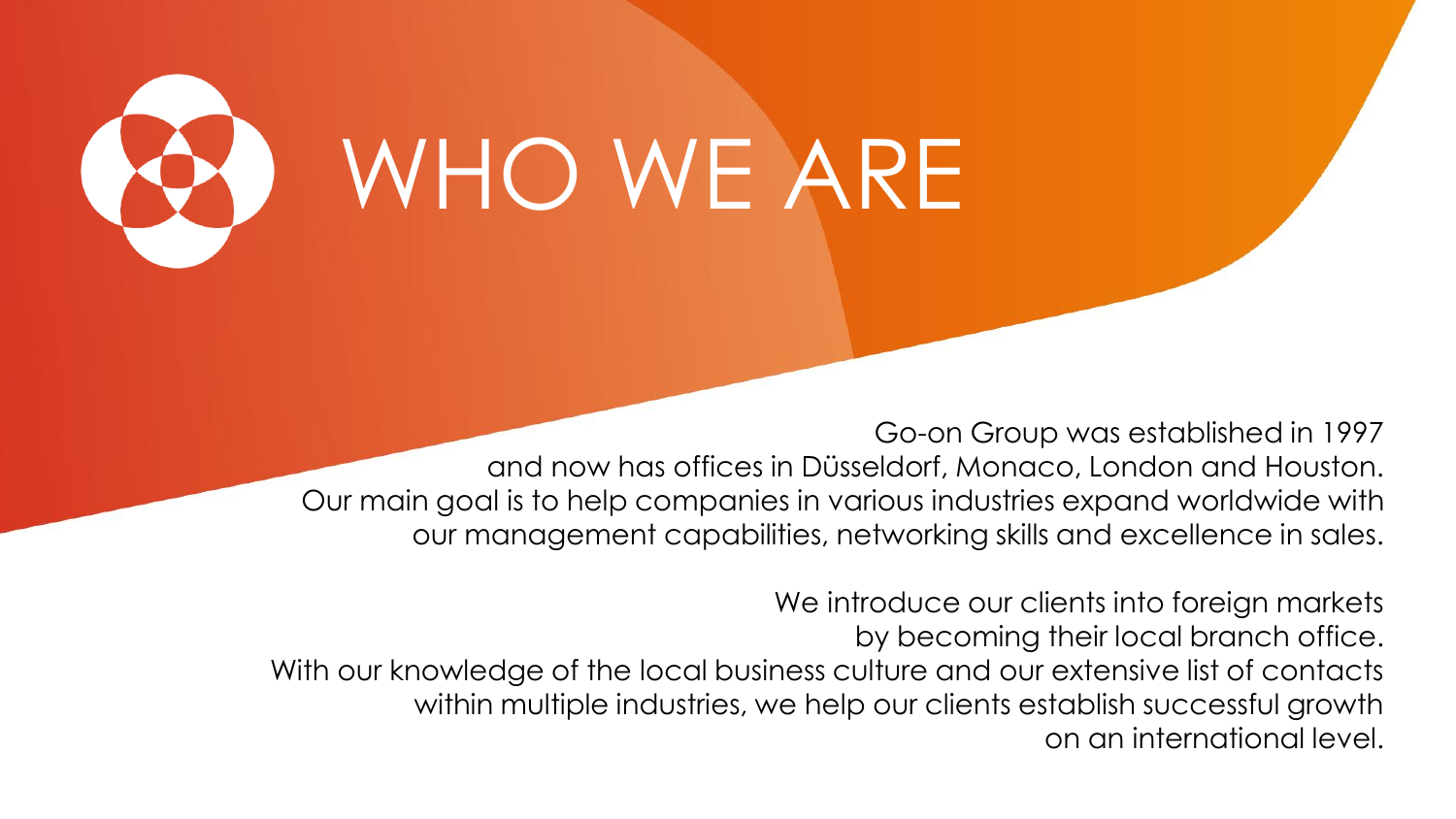

### FROM INTERNATIONAL AGENT TO FULLY OPERATIVE SALES BRANCH OFFICE

We know how important it is to have local representation on the foreign market. With our large network of existing strategic contacts, we have the ability to help your company successfully expand on an international level.

Supported by 30 years of experience, we have a proven track record in setting up our clients for success. We know how to grow your business worldwide with our networking capabilities, local advantage, and our excellent skills in sales.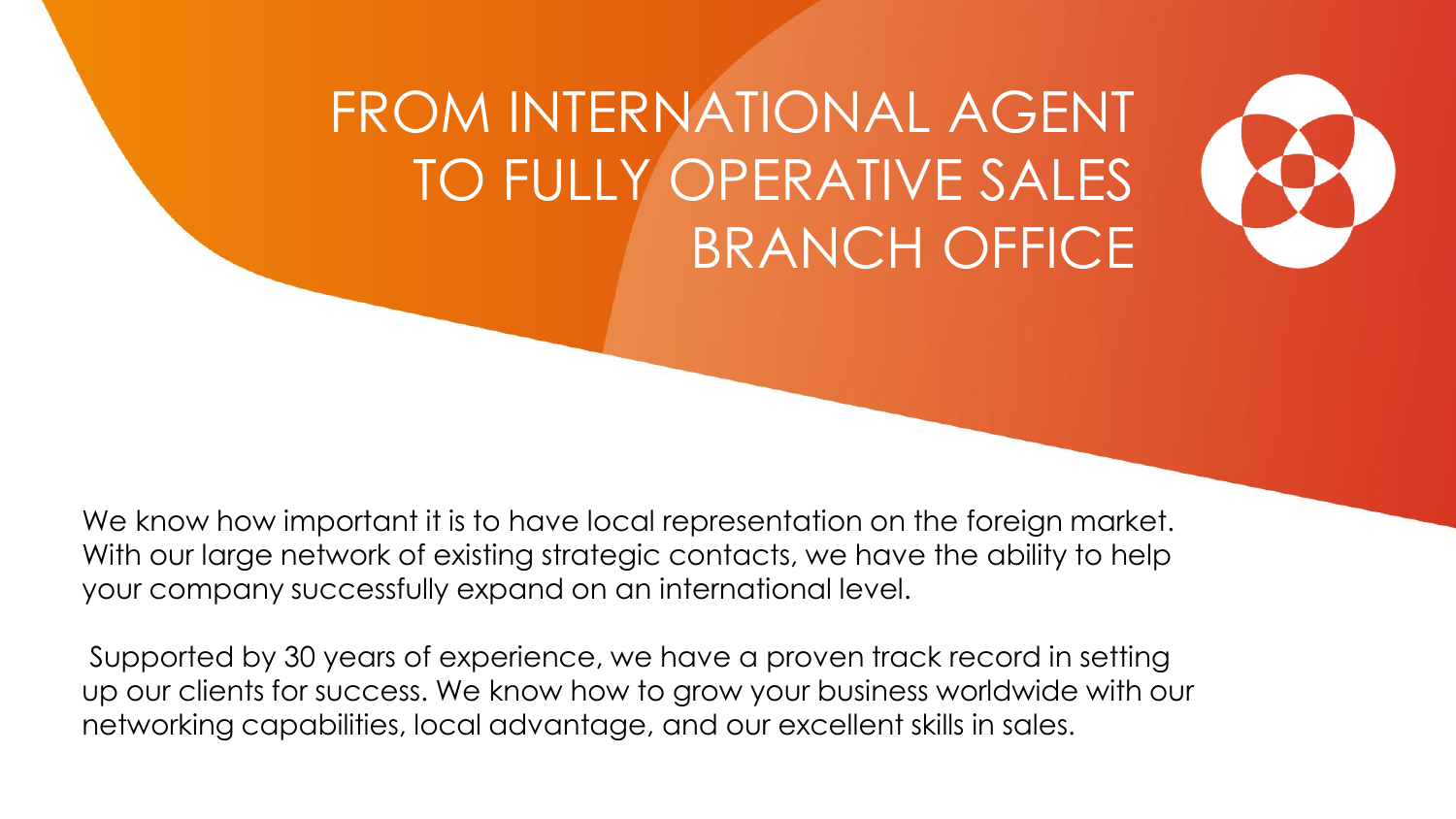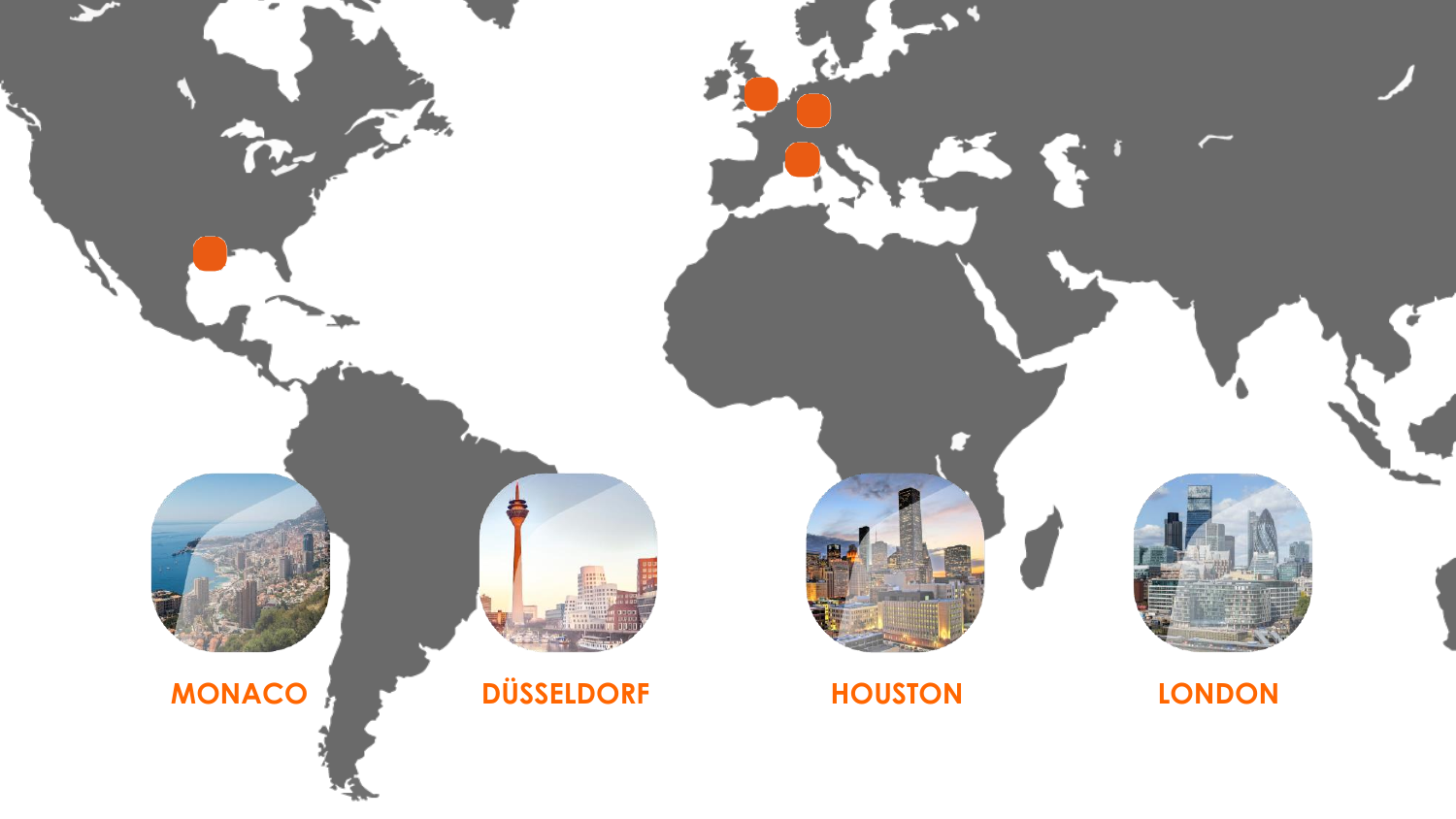

## WE ARE ACTIVE IN MULTIPLE INDUSTRIES















**MEDICAL & HEALTHCARE**

**AUTOMOTIVE FOOD & RETAIL ENERGY & PROCESS INDUSTRY**

**FOOD TECH**

**INVESTMENTS**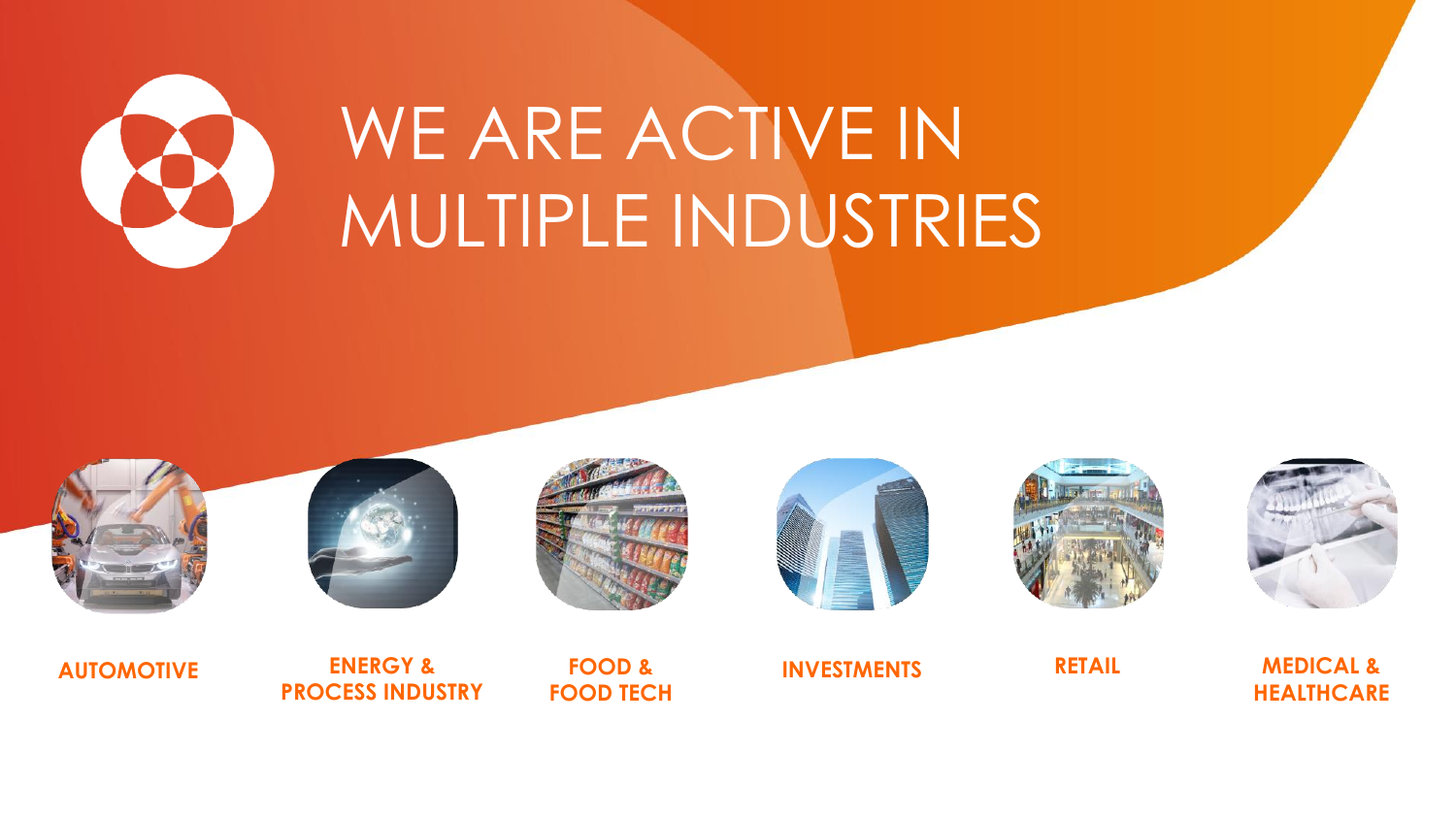### HOW WE BRIDGE THE INTERNATIONAL GAP



**12500** International contacts

**2500** Sales opportunities generated per year

**300**

Million euro project value generated per year

**300**

**4**

Transactions & company creation executed over the past of 25 years

Offices in prime locations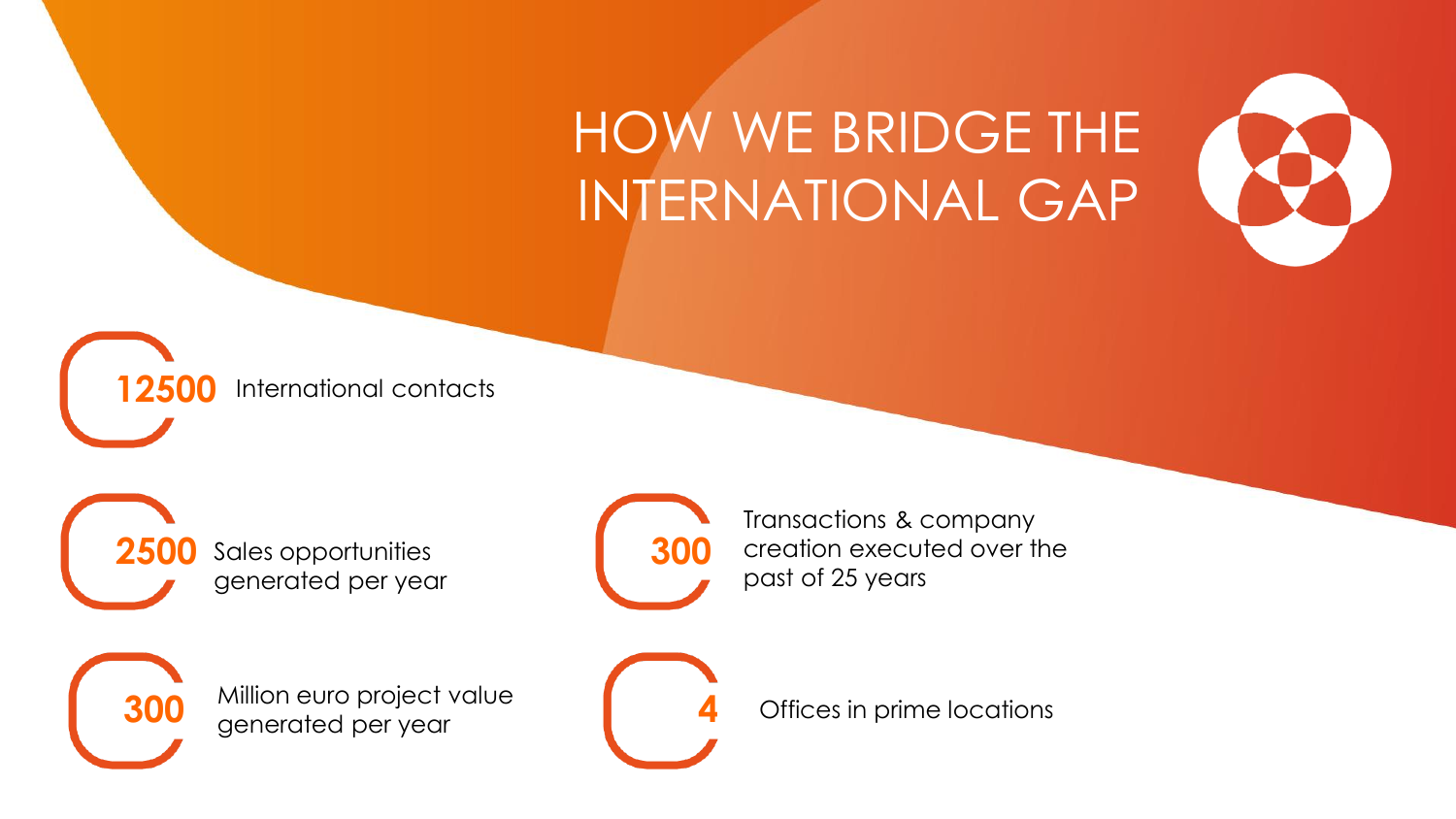

# ADVANCED IT PLATFORMS

Our Terminal Server IT structure allows members to work anywhere using different programs such as:







**DE Outlook.com** 



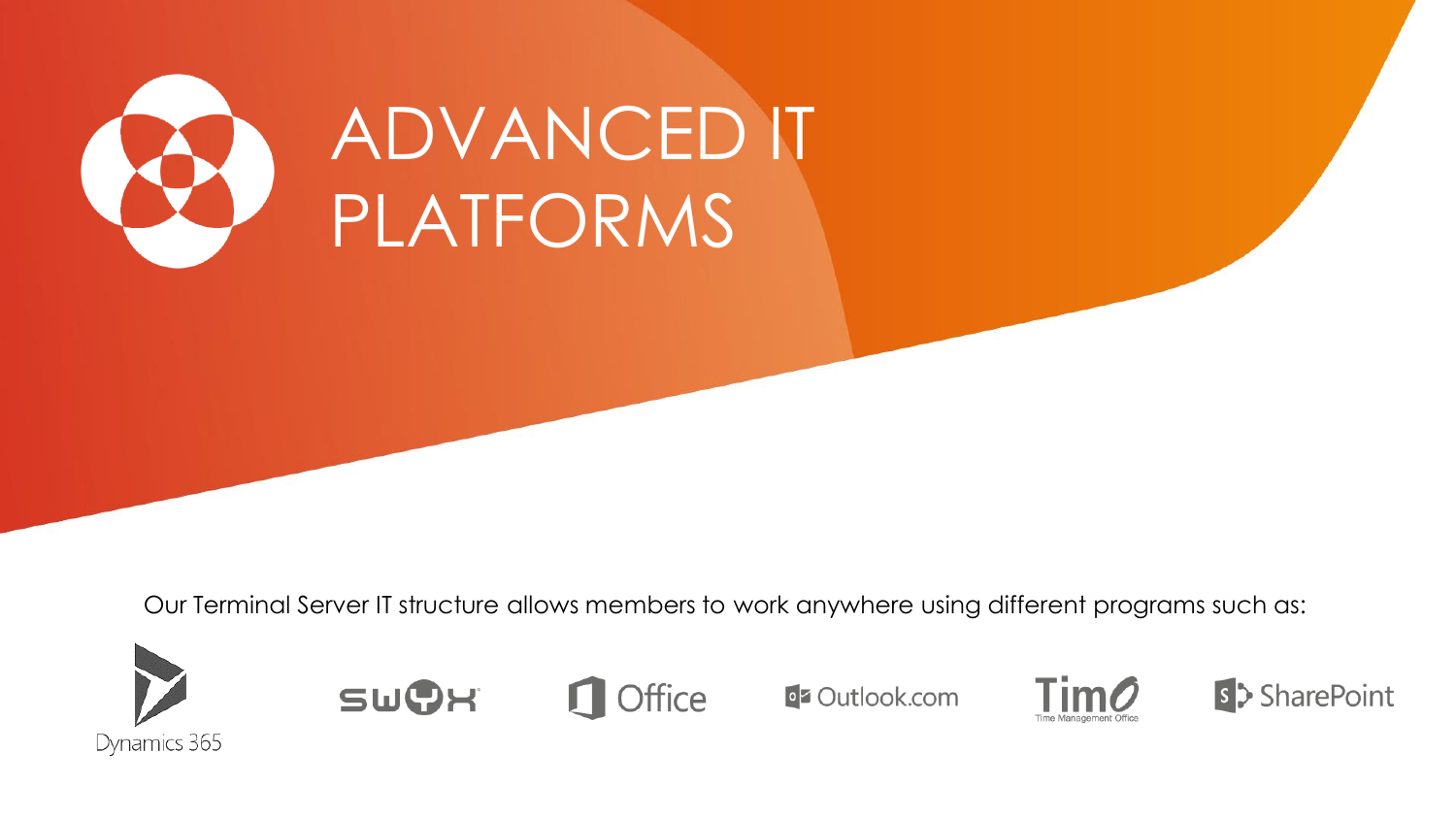

### A CUSTOMIZED APPROACH FOR SUSTAINABLE GROWTH

We operate as your sales force locally in the markets we are present.

We set up a local sales office under your corporate identity.

Customers are offered a Sales Office abroad, with the support of a specialized sales team who operates on your behalf through the following tools:

- Dedicated telephone line
- Dedicated e-mail address
- Local address
- Business cards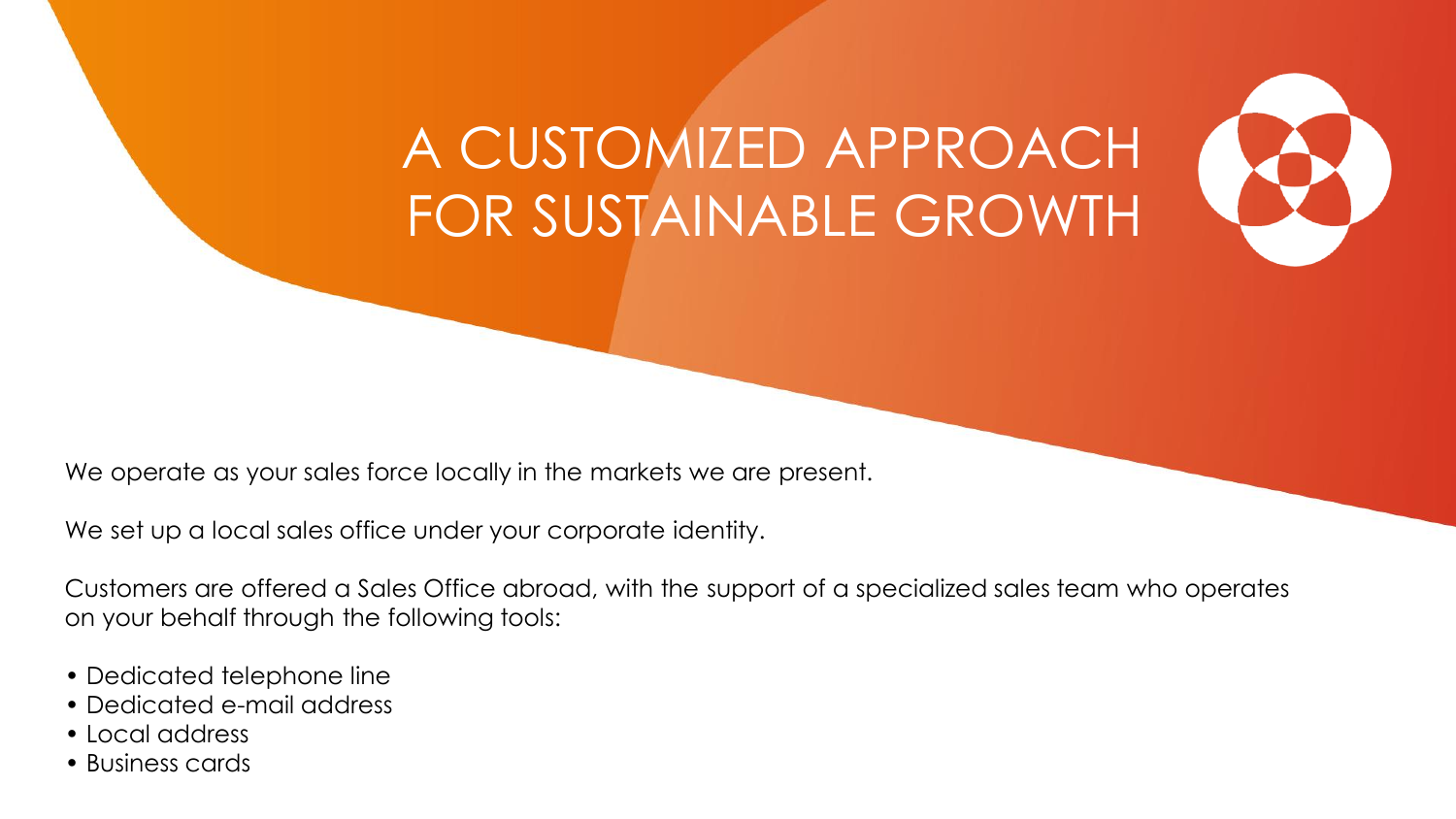

AGENCY AGREEMENT: We become your sales representative by implementing an Agency Agreement.

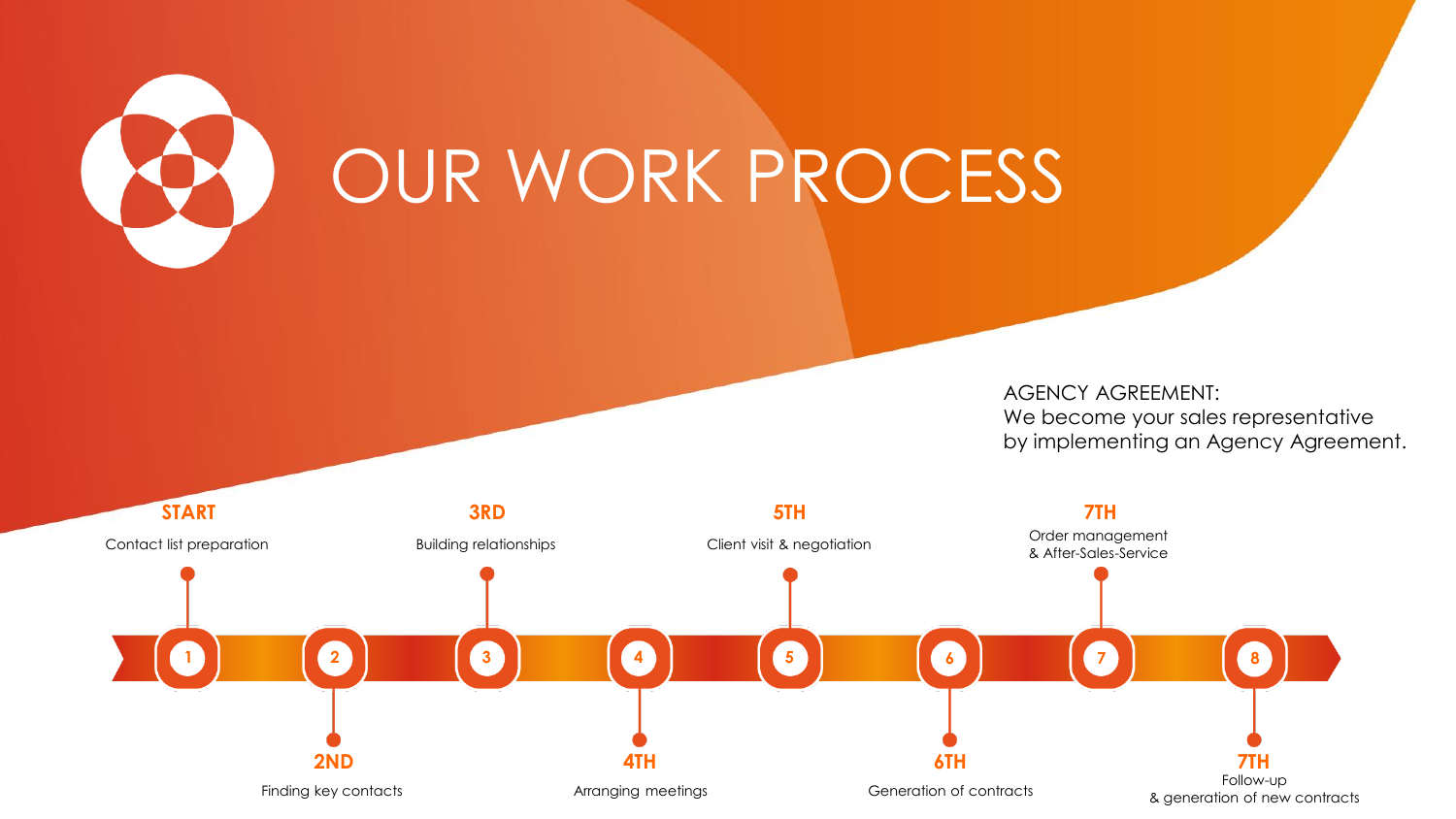

### OUR WORK PROCESS TIMELINE

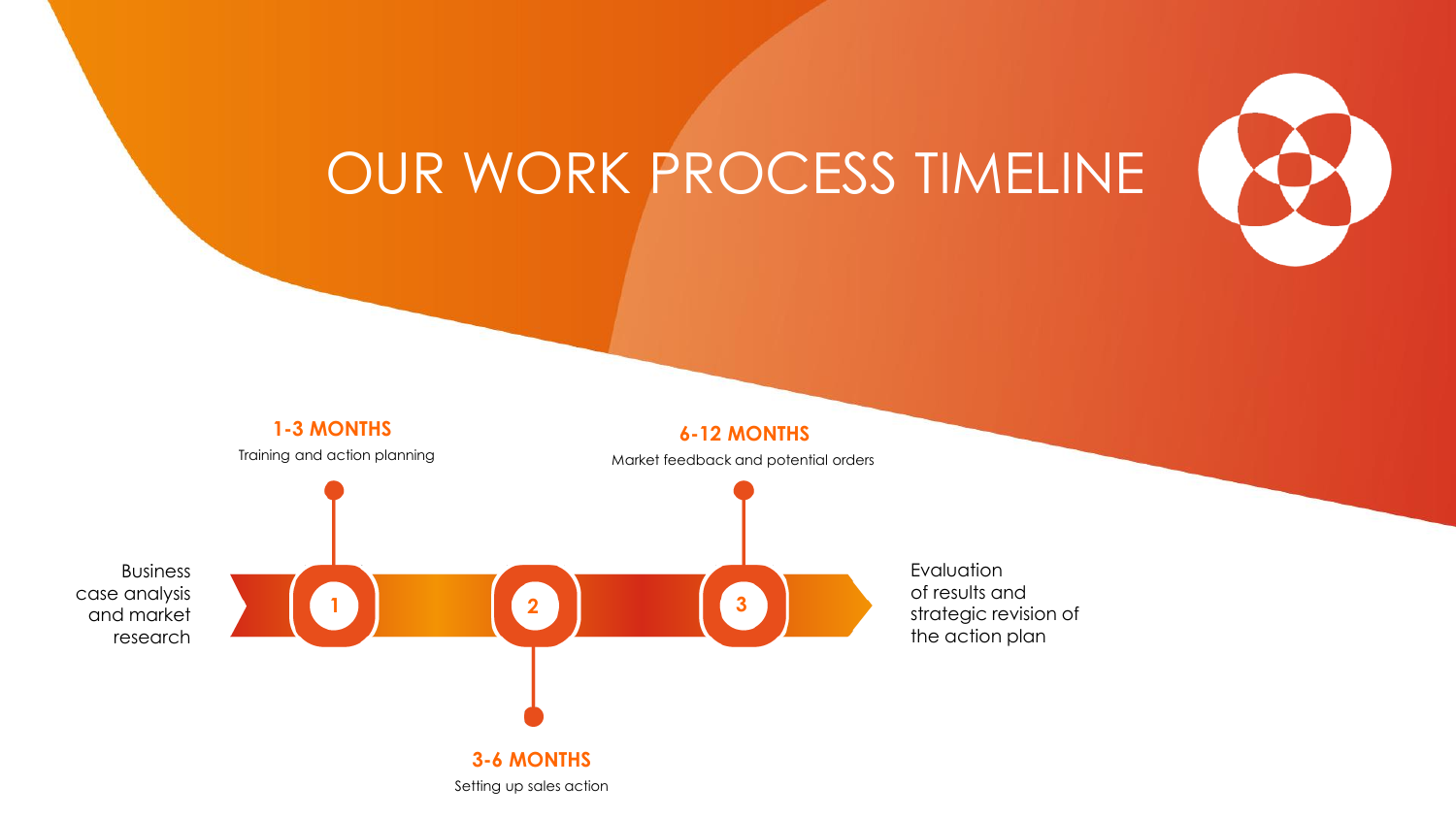



- Fixed-cost retainer through the cooperation with Go-on
- One or more of our Go-on offices become your business address
- Cost savings in personnel, office & travel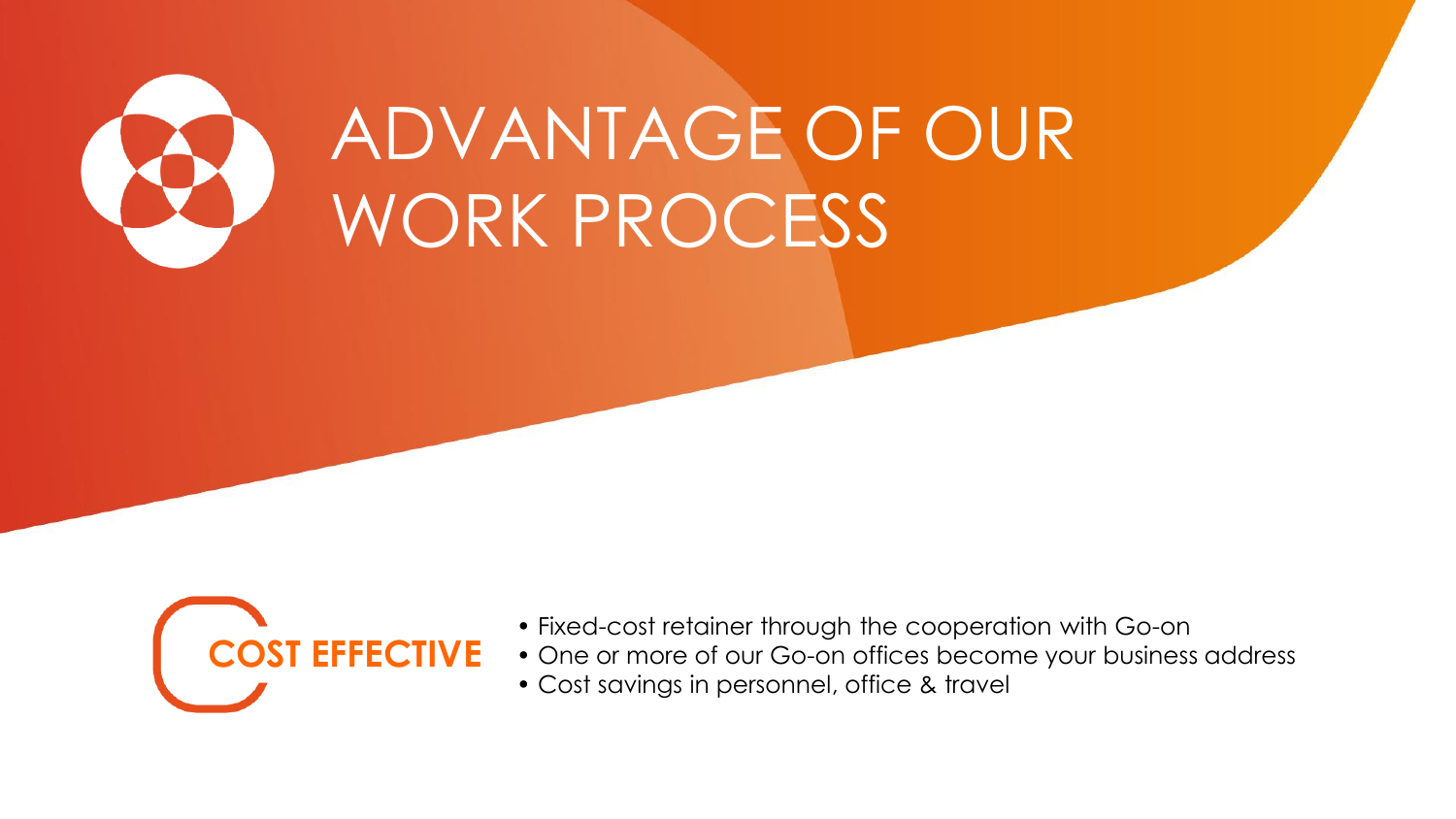



- Low market entry investment, relevant cost saving against own structure
- Contract can be cancelled with high flexibility
- Benefits: market feedback, contacts, market analysis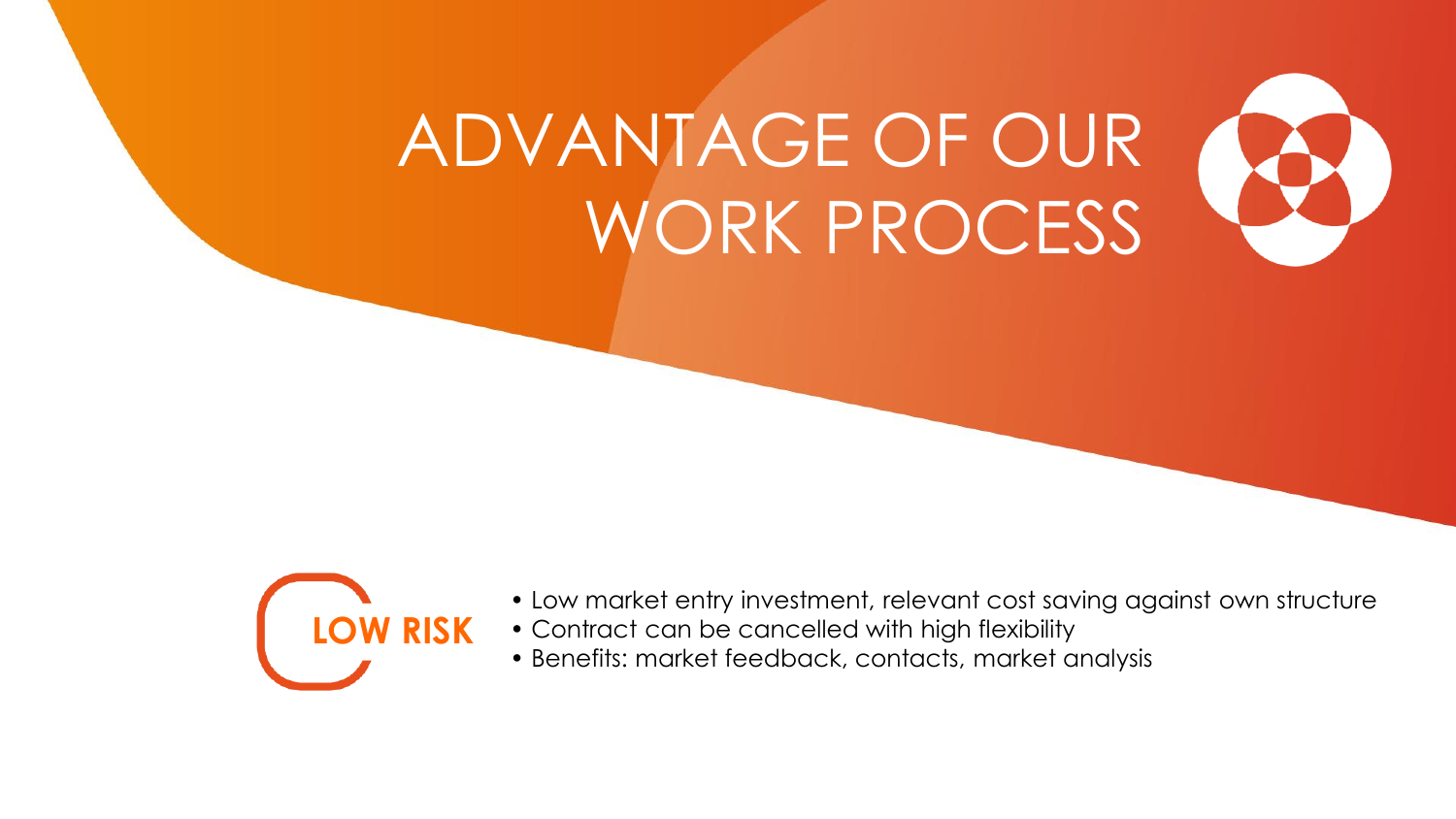



- Available every working day
- A minimum of 2 Go-on representatives dedicated to each project
- Strategic and operative planning
- Regular reporting native language speakers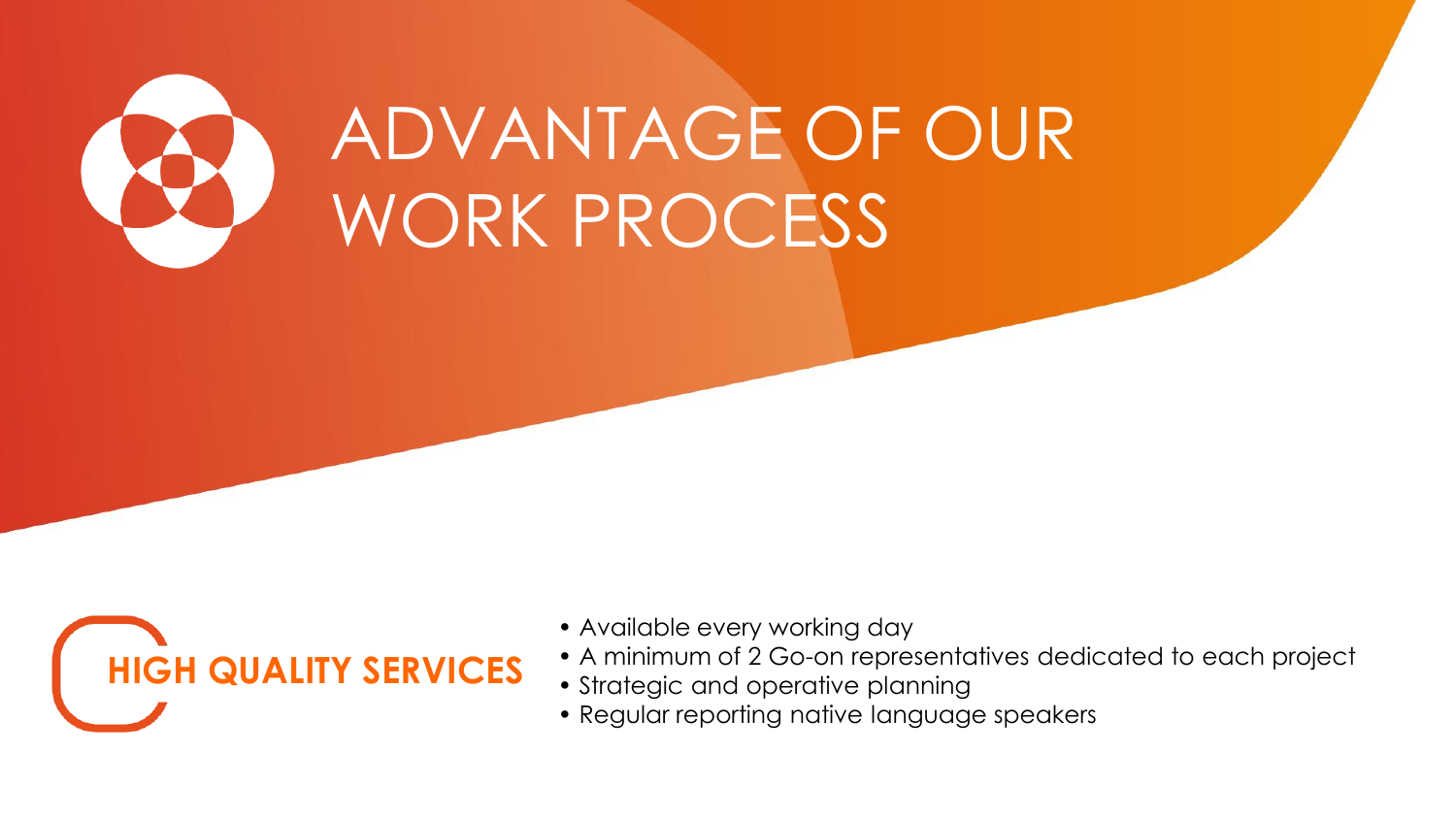



- Highly experienced staff in international sales and business development
- Support from companies across a diverse group of industries
- Synergy effects
- Instant market insight
- Opportunity creation